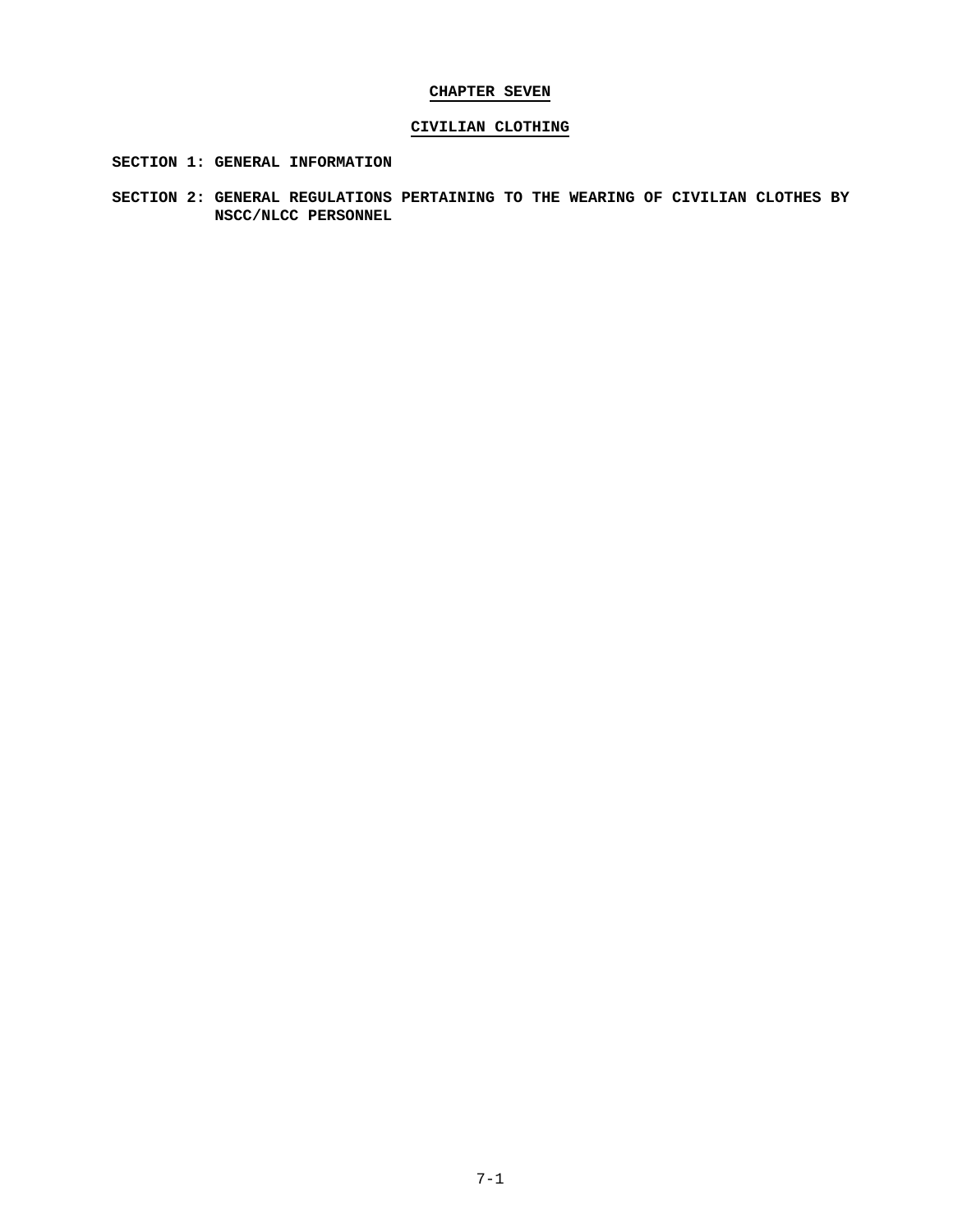THIS PAGE INTENTIONALLY LEFT BLANK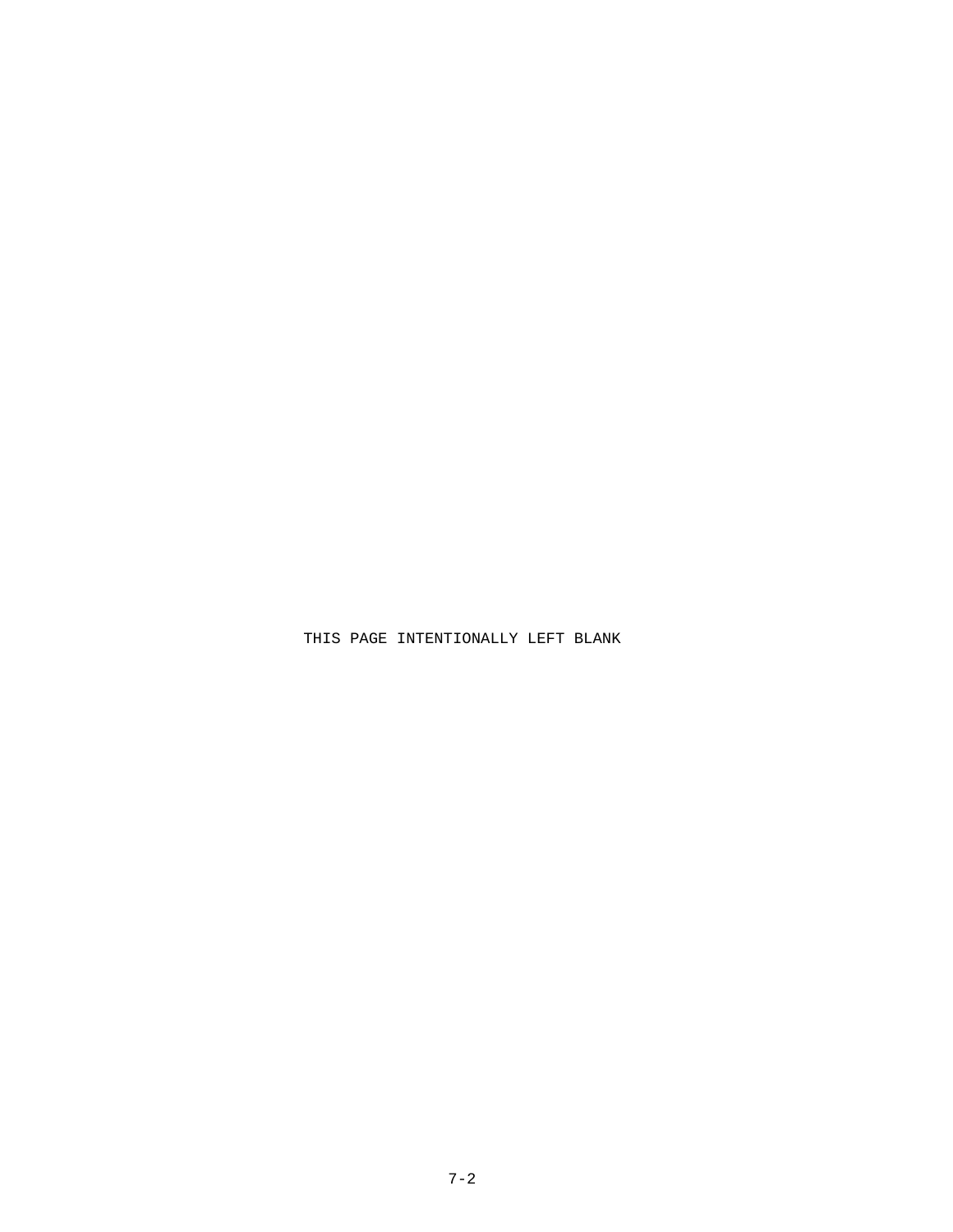### **CHAPTER SEVEN**

### **CIVILIAN CLOTHING**

### **SECTION 1: GENERAL INFORMATION**

| 3. DRUG AND ALCOHOL ADVOCATION PROHIBITED7103   |
|-------------------------------------------------|
| 4. SEXUAL PROMISCUITY ADVOCATION PROHIBITED7104 |
|                                                 |
|                                                 |
|                                                 |
|                                                 |
|                                                 |

### 7100 **CIVILIAN CLOTHING**

J.

### 7101 **GENERAL INFORMATION**

- 1. **Civilian Clothing**. Officers and cadet personnel are permitted to have civilian clothing in their possession at naval activities ashore and afloat while attending advanced training. Personnel aboard ship and shore stations may have civilian clothing when authorized by the Commanding Officer or Commanding Officer of the Training Contingent. Such clothing may be authorized for wear while leaving or returning to ships or stations, while awaiting transportation after permission to leave the ship has been given, while on authorized liberty, or in any off-duty status. COs/COTCs are authorized to suspend the wear of civilian clothing for individuals who fail to wear civilian clothing as outlined in this section. Civilian clothes privilege may also be suspended for those whose appearance may bring discredit upon the NSCC or the Navy, or who fail to maintain adequate uniforms or seabag requirements properly. Regional Directors and the senior officers present may suspend the privilege of wearing civilian clothing to meet local conditions.
- 2. **Casual Civilian Attire**. NSCC personnel shall ensure that their dress and personal appearance are appropriate for the occasion and will not discredit the NSCC or the Navy. Current styles and fashions which are conservative and in good taste are authorized, tank-top shirts, white undershirts worn as outer-garments, cut-off shorts and shower sandals are appropriate civilian attire for occasions such as picnics, athletic events, and other casual daytime activities, otherwise the above items are not acceptable within the confines of a military installation.
- 3. **Drug and Alcohol Advocation Prohibited**. Wearing or displaying clothing, jewelry, tattoos, etc., depicting alcohol advertisement, marijuana or any other controlled substance or advocating drug or alcohol abuse is prohibited at all times on any military installation or under any circumstance which is likely to discredit the NSCC and the Navy.
- 4. **Sexual Promiscuity Advocation Prohibited**. Wearing or displaying clothing, jewelry, tattoos, etc., depicting nudity, any other sexual message/image or advocating sexual promiscuity is prohibited at all times on any military installation or under any circumstance which is likely to discredit the NSCC and the Navy.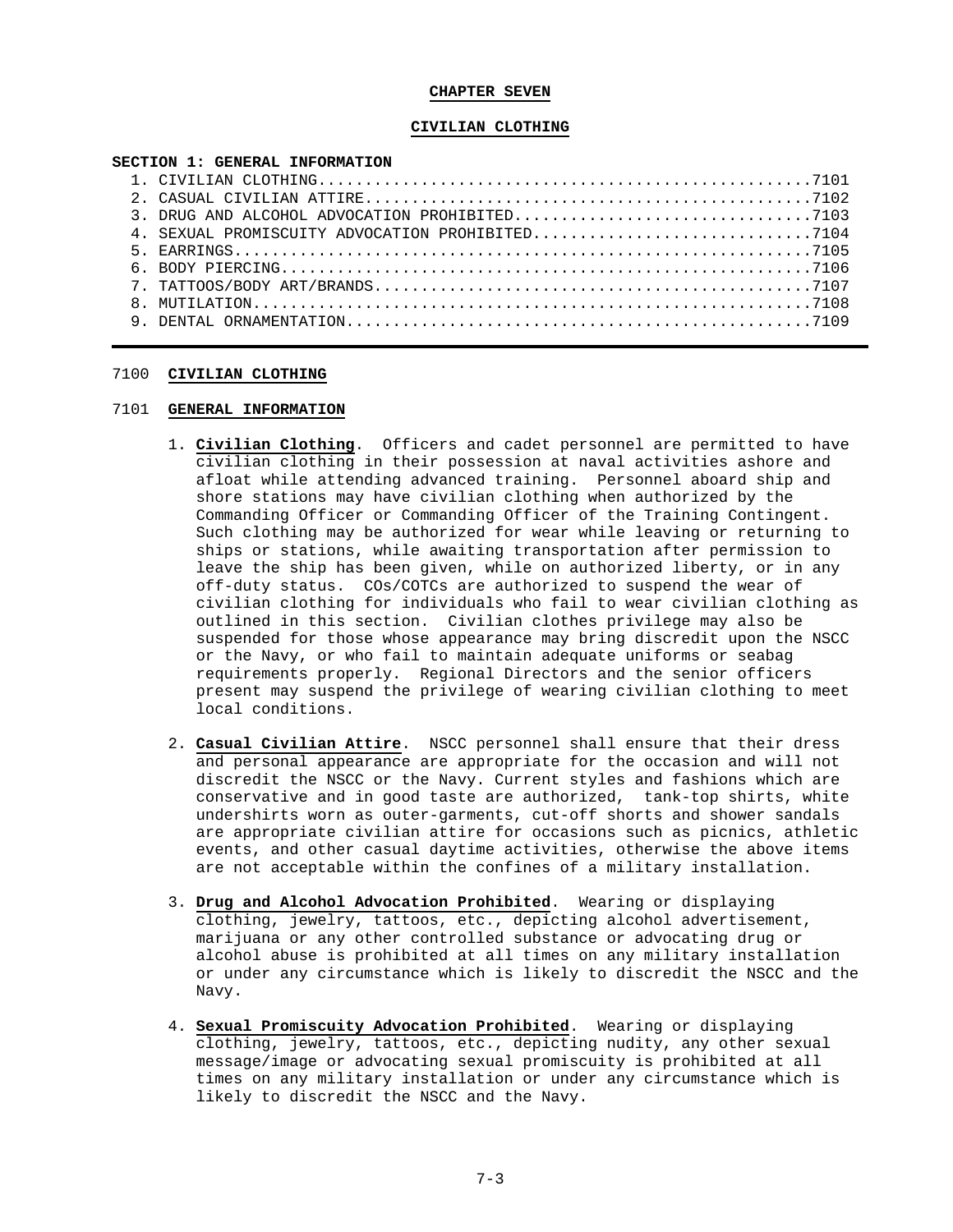## 7101 **GENERAL INFORMATION (CONTINUED)**

- 5. **Earrings**. Earrings are prohibited for male personnel in civilian attire when in a duty status or while in/aboard any ship, craft, aircraft, or in any military vehicle, or within any base or other place under military jurisdiction or while participating in any organized NSCC or military recreational activities.
- 6. **Body Piercing**. Refer to Section 2207.
- 7. **Tattoos, Body Art & Branding**. Refer to Section 2208.
- 8. **Mutilation**. Refer to Section 2209.
- 9. **Dental Ornamentation**. Refer to Section 2210.